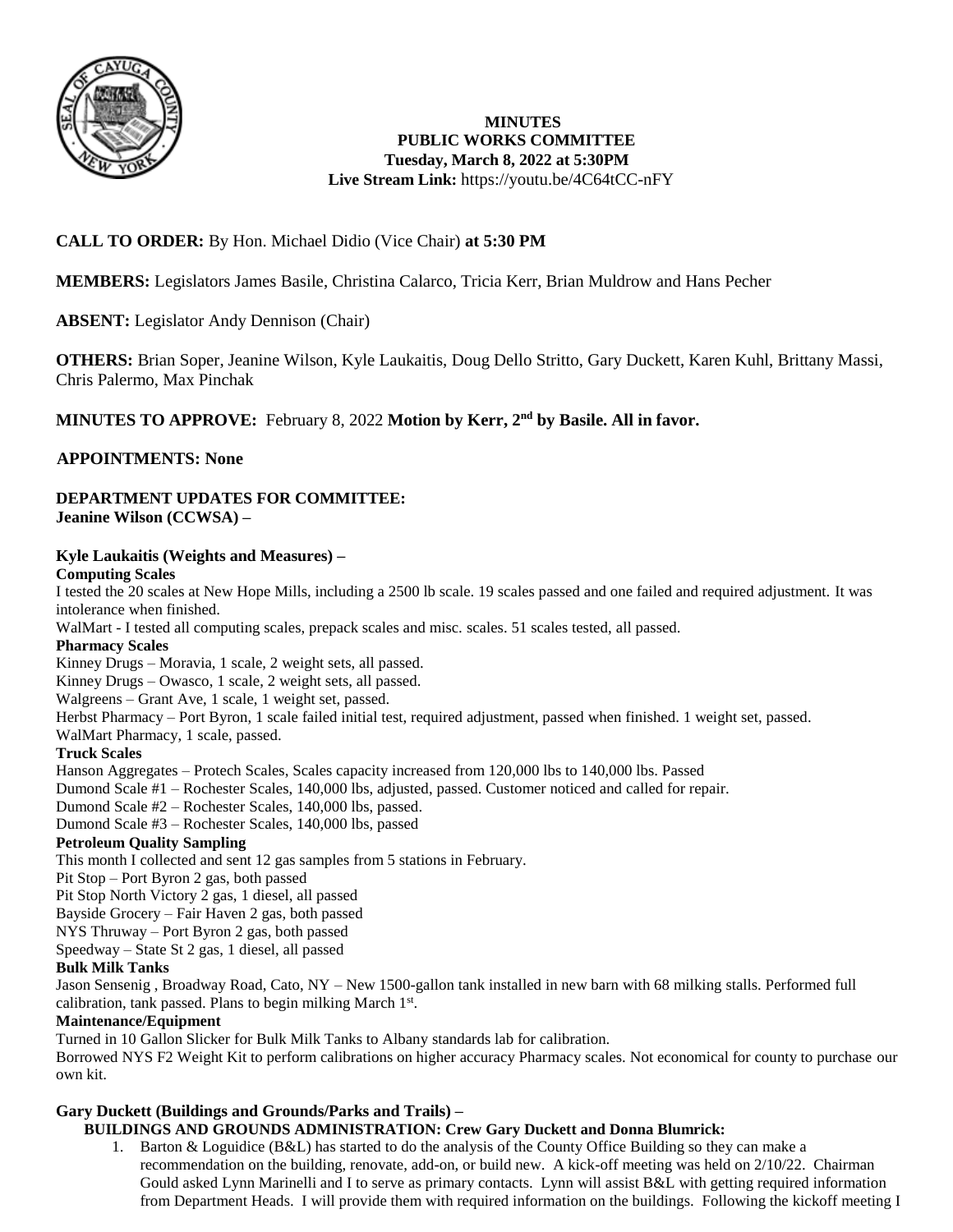provided B&L with building drawings, conditions, and capital needs. Four people from B&L toured the County Office Building with Ed Eberhardt and I on 2/18/22. Ed knows the building inside and out and worked with the two people interested in the mechanicals. I worked with the two people doing building layouts and organization.

- 2. In October I provided a list of projects to be considered for American Rescue Funds. If these projects are not funded by the American Rescue Funds we will need to find another way to fund them such as the budget or as part of our capital plan. Buildings provided a prioritized list as requested by the Chair.
- 3. Purchasing issued RFP 2022-03 for an architect to provide specifications for the Hardenberg Roof project and the PSB roof project. Both of these were funded in the 2022 budgets for the respective buildings. The architect will also be needed for some of the other projects listed on the Buildings and Grounds request for Rescue Funds and Capital Plan. The bids are due 3/10/22.
- 4. We are working on the Court Tenant work as follows:
	- The construction of the wall was awarded to Bellows Construction out of Syracuse, they provided the lowest quote for the project. Work is scheduled to begin on 3/14/22.
	- Tile and Carpet was low bidder on the carpeting which will be installed on  $3/28/22$ .
	- $\bullet$  Lowes was low bidder on the blinds. They are scheduled to be at Lowes on  $3/14/22$  and need to be installed before 3/31/22.
	- Ed's crew is working on the painting as time permits.
- 5. We are reviewing application for the Part Time Building Maintenance Mechanic position authorized by Resolution 74-22.
- 6. Ed's downtown crew and Mitch's PSB crew have both been short staffed in February.
- 7. As we discussed last month we already have an abundance of old office furniture including desks, chairs and filing cabinets that are in storage. The next step in the process to dispose of these items per policy 60a "Fixed Asset Policy" is to offer them to County Departments. I will do this as soon as Ed's crew is back to full staff. Items remaining after the County Department have made their choices will be offered to County Town and Villages per policy followed by disposal by Public Auction. The Court System has "surplused" some additional furniture. I have been able to distribute that furniture to county departments and agencies rather than add it to storage.

### **DOWNTOWN: Crew Ed Eberhardt, Al Raymond, Paul France, and Jeff King:**

- 1. In addition to routine maintenance, preventive maintenance and the day to day efforts for snow and ice removal Ed and his team responded to over 147 maintenance requests so far in February. This time of year, there are multiple requests for minor renovations moving desks and records.
- 2. As stated above Ed's crew has been short staffed in February and will continue to be going into March.
- 3. Ed and his team continue work on the painting portion of the Court Tenant Work. They will also replace a small piece of linoleum that was requested.
- 4. Ed has an idea that will significantly save money on the replacement for the failed HVAC equipment in the Historic Post Office. He will be working on this as time permits. Note it needs to be done before the summer cooling season.
- 5. Jon Borsa (Parks) continues to provide snow removal at Mental Health on a regular basis. He and Mitch Brown have been assisting with other snow removal downtown as well.

### **COUNTY HOUSE ROAD and TOWERS: Crew Mitch Brown, Ben McIntyre, Bruce Simmons and Greg Purcell:**

- 1. In addition to routine maintenance and the day to day efforts for snow and ice removal Mitch and his team responded to over 165 maintenance requests so far in February.
- 2. They continue to perform extra sanitizing efforts due to COVID.
- 3. As stated above Mitch's crew has also been short staffed in February and will be well into March.
- 4. Working on converting the PSB back to NYSEG. (Resolution 197-21). NYSEG has installed the new pole required for the project and they have a transformer for the project. We have an agreement with O'Connell Electric to install the line. NYSEG noted some additional work that will need to be done by O'Connell Electric or some other electrician. Gary has requested quotes for this work.
- 5. The Solar Project was scheduled to start in January but as of 2/26/2022 nothing has started.
- 6. Working on Camera upgrades and change out of the old cameras.
- 7. Mitch is working on getting a HVAC maintenance contract to keep up with heating and cooling of the buildings
- 8. Working on upgrading fixtures in the kitchen including faucets and drains.
- 9. We have a motor on order for the sewer grinder. It needs to be replaced because the bearings are failing. We will rebuild old one for a spare.

### **New Business? Any Questions?**

# **Doug Dello Stritto (Parks) –**

## **Parks Department Updates:**

- 1. The Parks Department continues to work with IT and Civic Plus to migrate the reservation system to the county website. Testing and launch is scheduled this month.
- 2. The Parks Department has completed 50% of logo and rebranding process to create consistent communications, signage and markings for all department functions and facilities.